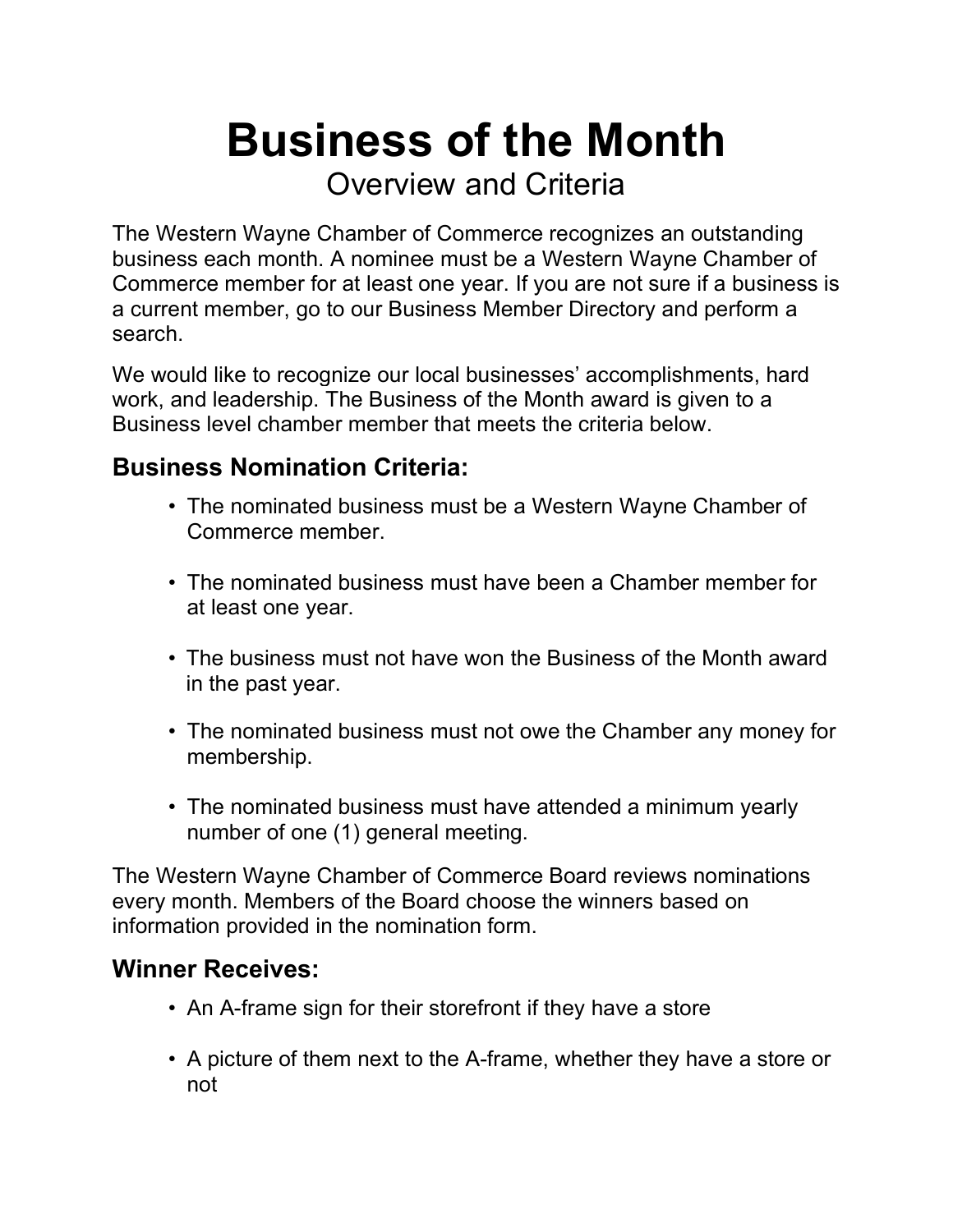- ! Recognition in our email newsletter and our membership directory
- The award presented to them at the Chamber's monthly general meeting.
- One paragraph about them for the Chamber's Business of the Month web page and the Facebook page
- A printed certificate
- Our Chamber's logo on a Business of the Month picture in digital format

## **Nomination Process:**

- Anyone can nominate a Chamber member's business.
- Self-nominations are encouraged.
- ! Nominations will require a completed application to be considered.
- Chamber Board members will check the eligibility of each nominee.
- ! Eligible nominees will be presented to the Chamber's Board for a vote to determine the monthly winner.
- All eligible nominees will remain for consideration for three months from the date of submission.

Do you know an outstanding local business that deserves recognition? Nominate them for the Business of the Month! Are you that business? Nominate yourself!

See our gallery of Business of the Month winners on Facebook.

You can email the form to **info@westernwaynechamber.com** or mail it to:

Western Wayne Chamber of Commerce

P.O. Box 146

Macedon, NY 14502